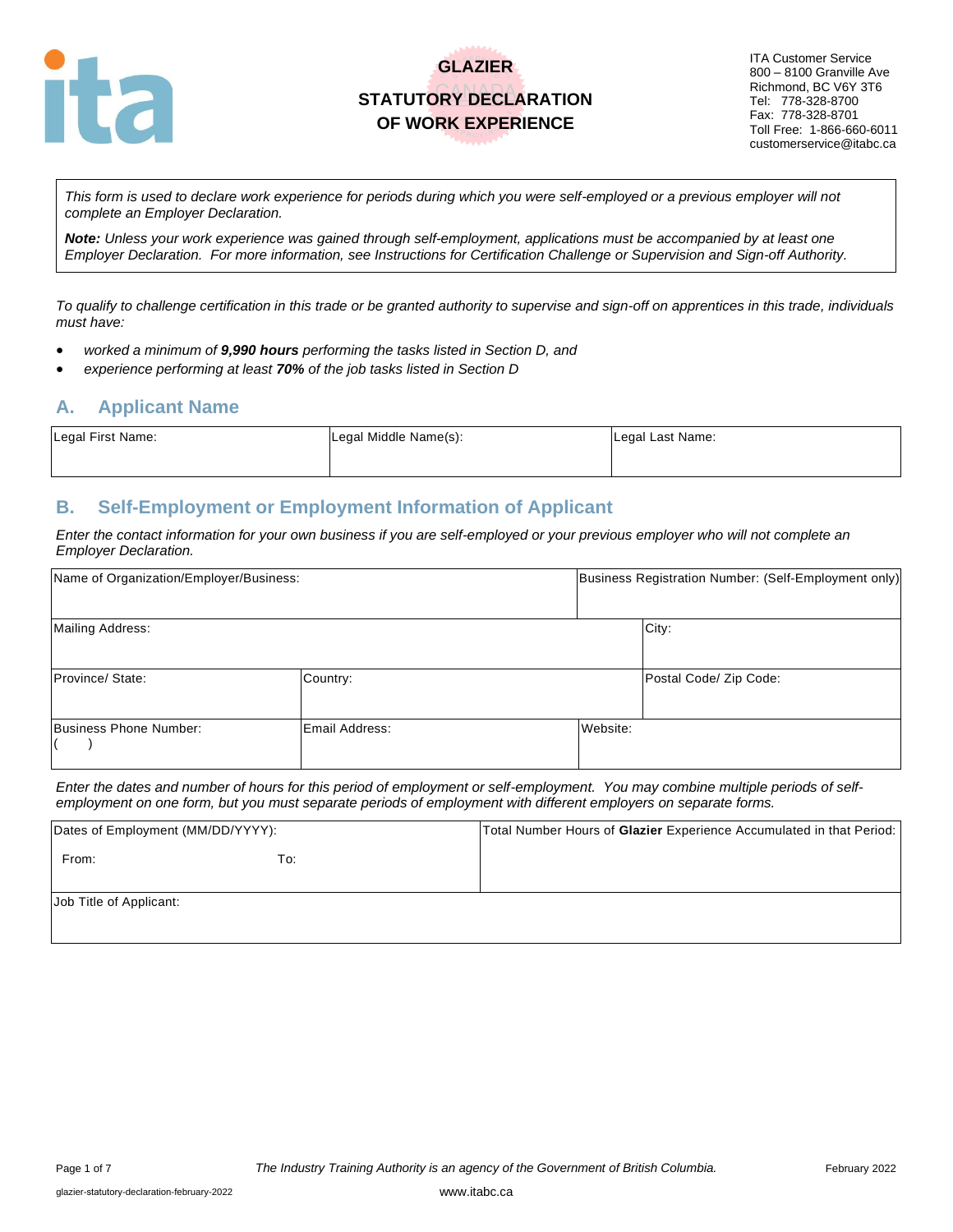

# **GLAZIER STATUTORY DECLARATION OF WORK EXPERIENCE**

ITA Customer Service 800 – 8100 Granville Ave Richmond, BC V6Y 3T6 Tel: 778-328-8700 Fax: 778-328-8701 Toll Free: 1-866-660-6011 customerservice@itabc.ca

### **C. Reason for Statutory Declaration**

Indicate why a Statutory Declaration is required for this period of employment:

 $\Box$ 

Applicant was self-employed  $\square$  Employer will/can not complete Employer Declaration

Applicants **must** attempt to contact current or previous employers to request an Employer Declaration to be filled out and signed.

If you have been unable to obtain an Employer Declaration for any portion of your non-self-employed work experience, **indicate the steps you have taken to try to obtain it.** If sufficient evidence of steps taken is not provided, the application may not be approved.

### **D. Statutory Declaration of Job Task Performance**

*By checking "Yes" or "No" in the Declaration Response column, indicate whether you have performed the job tasks listed below during the period indicated in Section B.*

| Job Tasks (53)                                                | <b>Declaration</b><br><b>Response</b> |              |
|---------------------------------------------------------------|---------------------------------------|--------------|
| PERFORMS SAFETY RELATED FUNCTIONS                             | Yes:                                  | П            |
| Maintains a safe work environment                             | No:                                   | П            |
| Uses personal protective equipment (PPE) and safety equipment | Yes:                                  | П            |
|                                                               | No:                                   | П            |
| <b>USES TOOLS AND EQUIPMENT</b>                               | Yes:                                  | П            |
| Uses hand tools                                               | No:                                   | П            |
| Uses portable and stationary power tools                      | Yes:                                  | П            |
|                                                               | No:                                   | П            |
| Uses layout and measuring equipment                           | Yes:                                  | П            |
|                                                               | No:                                   | П            |
| Uses access equipment                                         | Yes:                                  | П            |
|                                                               | No:                                   | П            |
| USES RIGGING, HOISTING AND LIFTING EQUIPMENT                  | Yes:                                  | П            |
| Uses rigging equipment                                        | No:                                   | $\mathbf{I}$ |

*Enter the applicant name (repeat on every page of this form)*

| Legal First Name: | Legal Middle Name(s): | Legal Last Name: |
|-------------------|-----------------------|------------------|
|-------------------|-----------------------|------------------|

Page 2 of 7 *The Industry Training Authority is an agency of the Government of British Columbia.* February 2022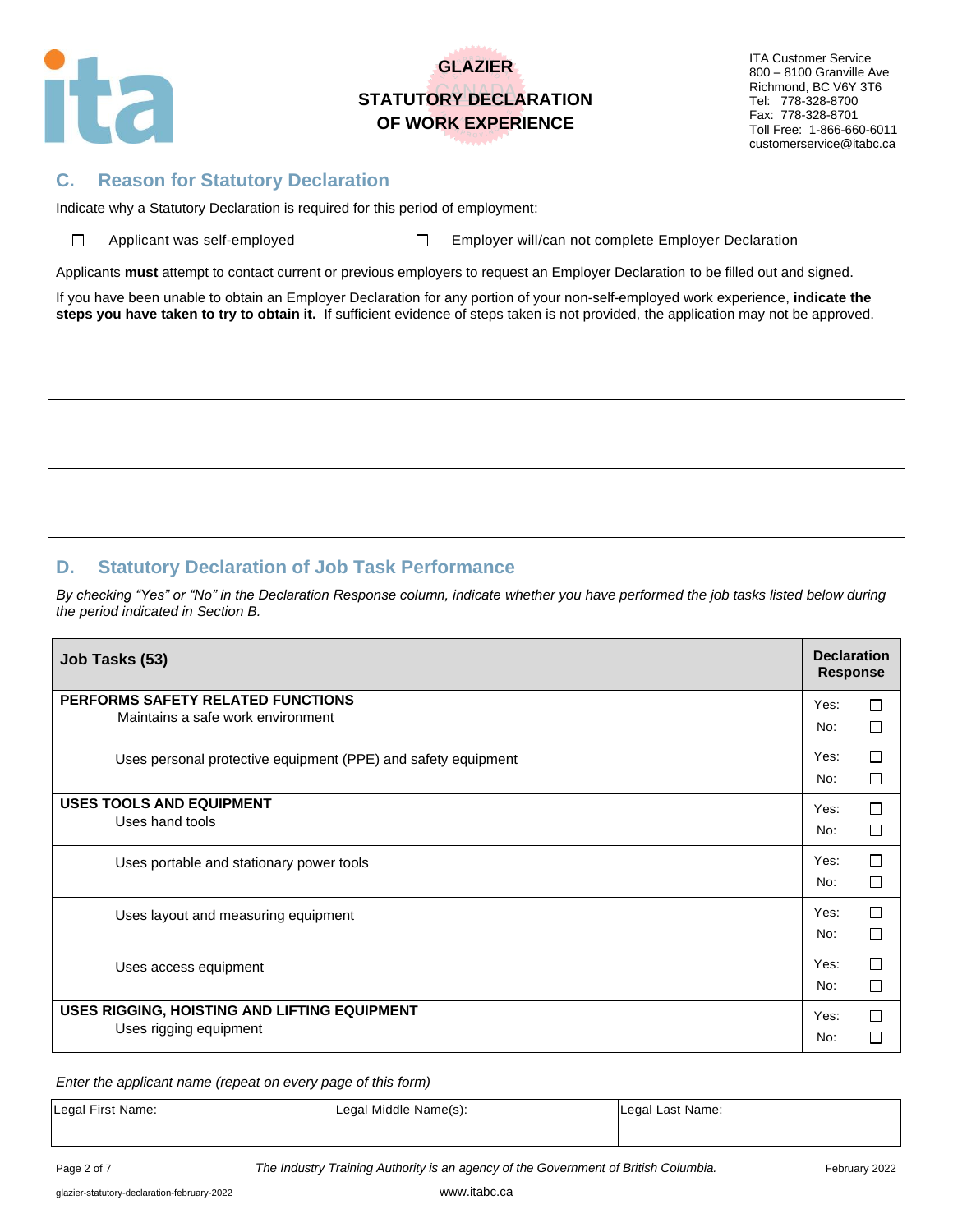

# **GLAZIER STATUTORY DECLARATION**

# **OF WORK EXPERIENCE**

ITA Customer Service 800 – 8100 Granville Ave Richmond, BC V6Y 3T6 Tel: 778-328-8700 Fax: 778-328-8701 Toll Free: 1-866-660-6011 customerservice@itabc.ca

| Job Tasks (53)                                                                      | <b>Declaration</b><br><b>Response</b> |                  |
|-------------------------------------------------------------------------------------|---------------------------------------|------------------|
| Uses hoisting and lifting equipment                                                 | Yes:<br>No:                           | $\Box$<br>□      |
| <b>ORGANIZES WORK</b><br>Uses documentation and reference material                  | Yes:<br>No:                           | $\Box$<br>ப      |
| Interprets plans, drawings and specifications                                       | Yes:<br>No:                           | $\Box$<br>$\Box$ |
| Prepares list of materials and supplies                                             | Yes:<br>No:                           | $\Box$<br>□      |
| Plans project tasks                                                                 | Yes:<br>No:                           | □<br>□           |
| PERFORMS ROUTINE TRADE ACTIVITIES<br>Prepares worksite                              | Yes:<br>No:                           | $\Box$<br>□      |
| Handles glass and other materials                                                   | Yes:<br>No:                           | □<br>$\Box$      |
| Prepares materials for installation                                                 | Yes:<br>No:                           | □<br>$\Box$      |
| Stores glass and other materials                                                    | Yes:<br>No:                           | ப<br>□           |
| Performs glass cutting and edge treatment                                           | Yes:<br>No:                           | □<br>□           |
| Installs building envelope membranes                                                | Yes:<br>No:                           | $\Box$<br>⊔      |
| Installs flashing                                                                   | Yes:<br>No:                           | $\Box$<br>□      |
| Applies sealants                                                                    | Yes:<br>No:                           | $\Box$<br>$\Box$ |
| <b>USES COMMUNICATION AND MENTORING TECHNIQUES</b><br>Uses communication techniques | Yes:<br>No:                           | $\Box$<br>$\Box$ |
| Uses mentoring techniques                                                           | Yes:<br>No:                           | $\Box$<br>□      |
| <b>FABRICATES COMMERCIAL WINDOW AND DOOR SYSTEMS</b><br>Fabricates curtain walls    | Yes:<br>No:                           | $\Box$<br>□      |

*Enter the applicant name (repeat on every page of this form)*

| Legal First Name: | Legal Middle Name(s): | Legal Last Name: |
|-------------------|-----------------------|------------------|
|                   |                       |                  |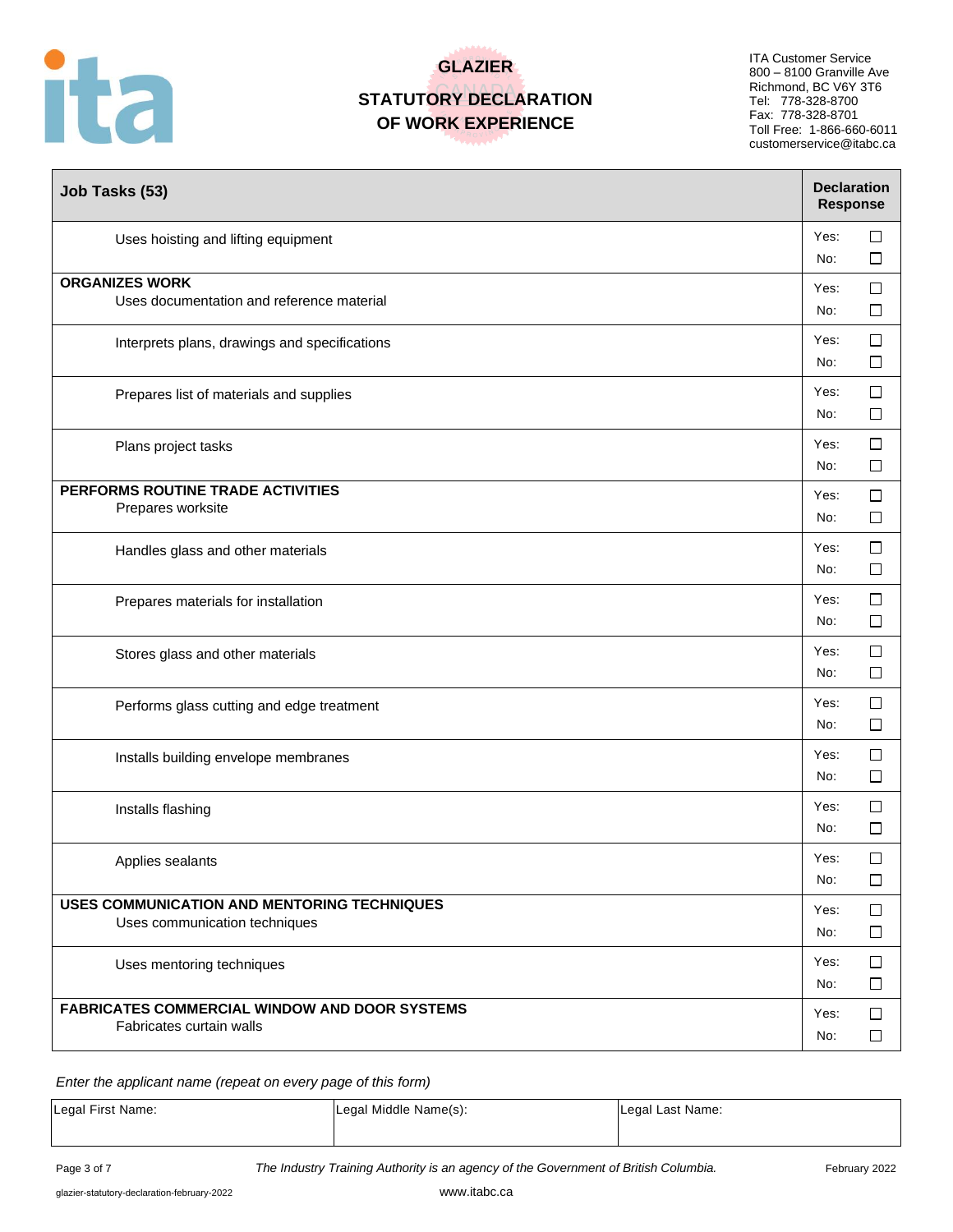

# **GLAZIER**

## **STATUTORY DECLARATION OF WORK EXPERIENCE**

ITA Customer Service 800 – 8100 Granville Ave Richmond, BC V6Y 3T6 Tel: 778-328-8700 Fax: 778-328-8701 Toll Free: 1-866-660-6011 customerservice@itabc.ca

| Job Tasks (53)                                                                                    | <b>Declaration</b><br><b>Response</b> |                  |
|---------------------------------------------------------------------------------------------------|---------------------------------------|------------------|
| Fabricates storefronts                                                                            | Yes:<br>No:                           | $\Box$<br>□      |
| Fabricates window systems                                                                         | Yes:<br>No:                           | □<br>$\Box$      |
| Fabricates skylights and sloped glazing systems                                                   | Yes:<br>No:                           | □<br>□           |
| Fabricates entrance systems                                                                       | Yes:<br>No:                           | □<br>$\Box$      |
| <b>INSTALLS COMMERCIAL WINDOW AND DOOR SYSTEMS</b><br>Lays out commercial window and door systems | Yes:<br>No:                           | □<br>ப           |
| Installs curtain wall systems                                                                     | Yes:<br>No:                           | □<br>⊔           |
| Installs storefront systems                                                                       | Yes:<br>No:                           | $\Box$<br>□      |
| Installs window systems                                                                           | Yes:<br>No:                           | $\Box$<br>□      |
| Installs skylights and sloped glazing systems                                                     | Yes:<br>No:                           | □<br>□           |
| Installs entrance systems                                                                         | Yes:<br>No:                           | $\Box$<br>□      |
| <b>INSTALLS RESIDENTIAL WINDOW SYSTEMS</b><br>Lays out residential window systems                 | Yes:<br>No                            | □<br>□           |
| Sets windows in openings                                                                          | Yes:<br>No                            | $\Box$<br>$\Box$ |
| Glazes windows                                                                                    | Yes:<br>No                            | □<br>$\Box$      |
| <b>INSTALLS RESIDENTIAL DOOR SYSTEMS</b>                                                          | Yes:                                  | □                |
| Lays out residential door systems                                                                 | No                                    | □                |
| Assembles residential door frames                                                                 | Yes:<br>No                            | $\Box$<br>□      |
| Sets residential doors and frames                                                                 | Yes:<br>No                            | $\Box$<br>ப      |

#### *Enter the applicant name (repeat on every page of this form)*

| Legal Last Name:<br>Legal First Name:<br>Legal Middle Name(s): |
|----------------------------------------------------------------|
|----------------------------------------------------------------|

Page 4 of 7 **The Industry Training Authority is an agency of the Government of British Columbia.** February 2022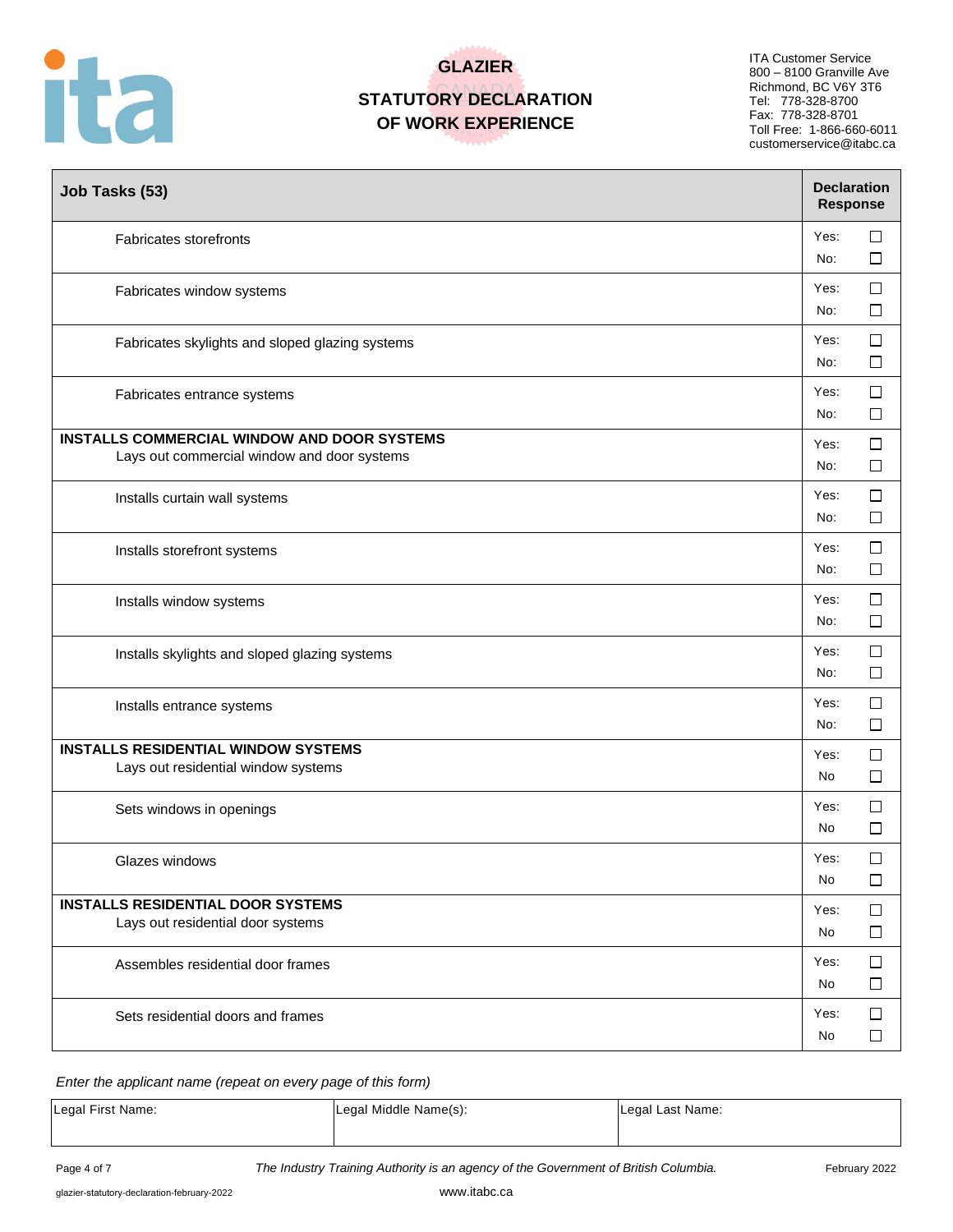

# **GLAZIER**

### **STATUTORY DECLARATION OF WORK EXPERIENCE**

ITA Customer Service 800 – 8100 Granville Ave Richmond, BC V6Y 3T6 Tel: 778-328-8700 Fax: 778-328-8701 Toll Free: 1-866-660-6011 customerservice@itabc.ca

| Job Tasks (53)                                                                                                               | <b>Declaration</b><br><b>Response</b> |             |
|------------------------------------------------------------------------------------------------------------------------------|---------------------------------------|-------------|
| Installs residential door hardware                                                                                           | Yes:<br>No                            | □<br>П      |
| Glazes residential doors                                                                                                     | Yes:<br>No                            | ⊓<br>П      |
| <b>FABRICATES AND INSTALLS COMMERCIAL SPECIALTY GLASS AND PRODUCTS</b><br>Lays out commercial specialty glass and products   | Yes:<br>No                            | П<br>□      |
| Assembles commercial specialty glass, products and hardware                                                                  | Yes:<br>No                            | □<br>П      |
| Installs commercial specialty glass, products and hardware                                                                   | Yes:<br>No                            | □<br>□      |
| <b>FABRICATES AND INSTALLS RESIDENTIAL SPECIALTY GLASS AND PRODUCTS</b><br>Lays out residential specialty glass and products | Yes:<br>No                            | □<br>П      |
| Assembles residential specialty glass, products and hardware                                                                 | Yes:<br>No                            | П<br>П      |
| Installs residential specialty glass, products and hardware                                                                  | Yes:<br>No                            | □<br>П      |
| <b>SERVICES COMMERCIAL WINDOW AND DOOR SYSTEMS</b><br>Assesses service requirements for commercial window and door systems   | Yes:<br><b>No</b>                     | □<br>⊓      |
| Repairs commercial window and door systems                                                                                   | Yes:<br>No                            | □<br>□      |
| SERVICES RESIDENTIAL WINDOW AND DOOR SYSTEMS<br>Assesses service requirements for residential window and door systems        | Yes:<br><b>No</b>                     | П<br>□      |
| Repairs residential window and door systems                                                                                  | Yes:<br>No                            | $\Box$<br>□ |
| <b>SERVICES SPECIALTY GLASS AND PRODUCTS</b><br>Assesses service requirements for specialty glass and products               | Yes:<br>No                            | П<br>□      |
| Repairs specialty glass and products                                                                                         | Yes:<br>No                            | □<br>П      |

#### *Enter the applicant name (repeat on every page of this form)*

| Legal First Name: | Legal Middle Name(s): | Legal Last Name: |
|-------------------|-----------------------|------------------|
|                   |                       |                  |

Page 5 of 7 **The Industry Training Authority is an agency of the Government of British Columbia.** February 2022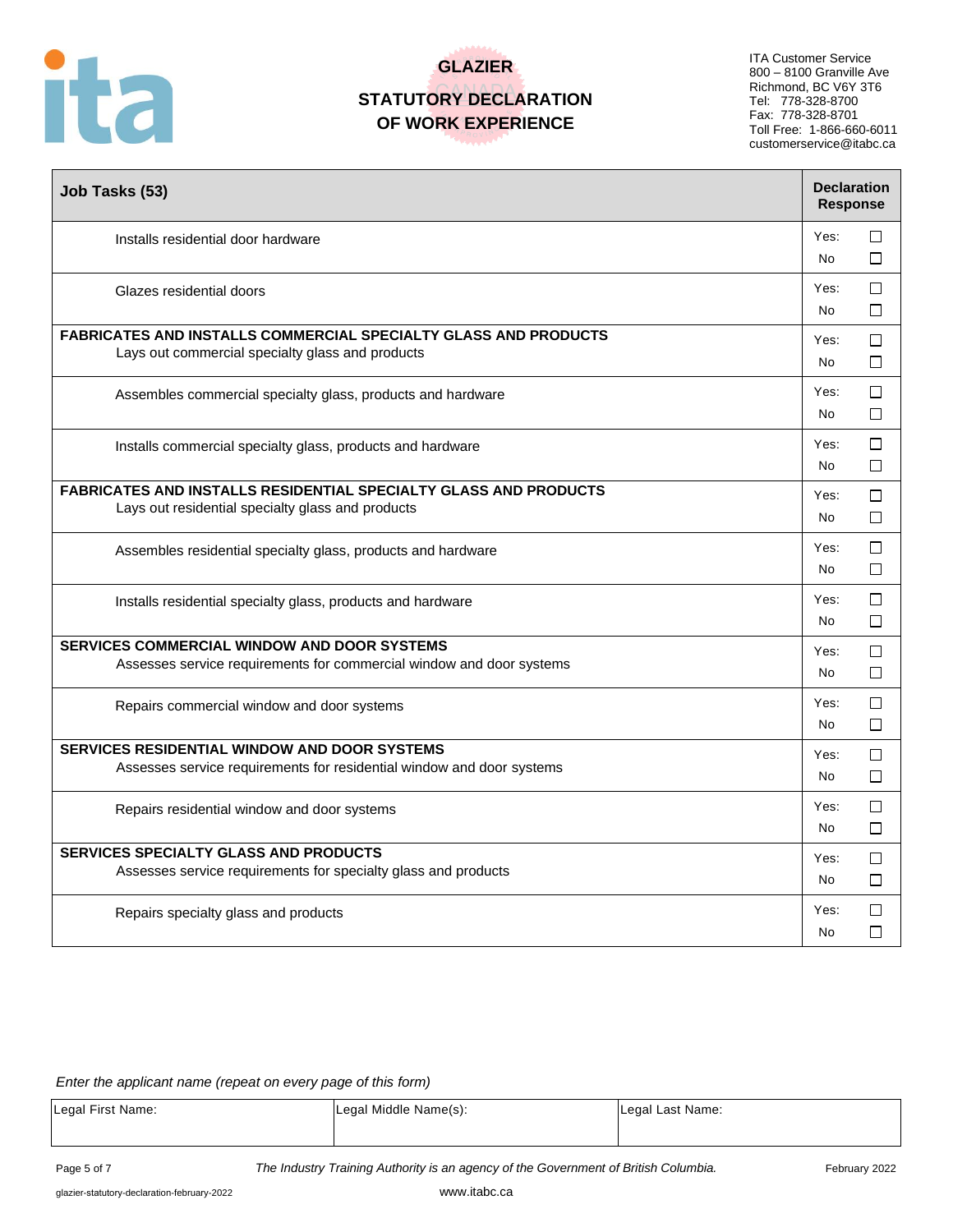

## **GLAZIER STATUTORY DECLARATION OF WORK EXPERIENCE**

ITA Customer Service 800 – 8100 Granville Ave Richmond, BC V6Y 3T6 Tel: 778-328-8700 Fax: 778-328-8701 Toll Free: 1-866-660-6011 customerservice@itabc.ca

## **E. Applicant Signature**

I certify that the information I have provided is accurate. (Note: Collection and protection of personal information on this form is in accordance with the provisions of the Freedom of Information and Protection of Privacy Act.)

| Applicant Name (please print): | Applicant Signature: | Date: (MM/DD/YYYY) |
|--------------------------------|----------------------|--------------------|
|                                |                      |                    |

*Enter the applicant name (repeat on every page of this form)*

| Legal First Name: | Legal Middle Name(s): | Legal Last Name: |
|-------------------|-----------------------|------------------|
|                   |                       |                  |
|                   |                       |                  |

Page 6 of 7 *The Industry Training Authority is an agency of the Government of British Columbia.* February 2022